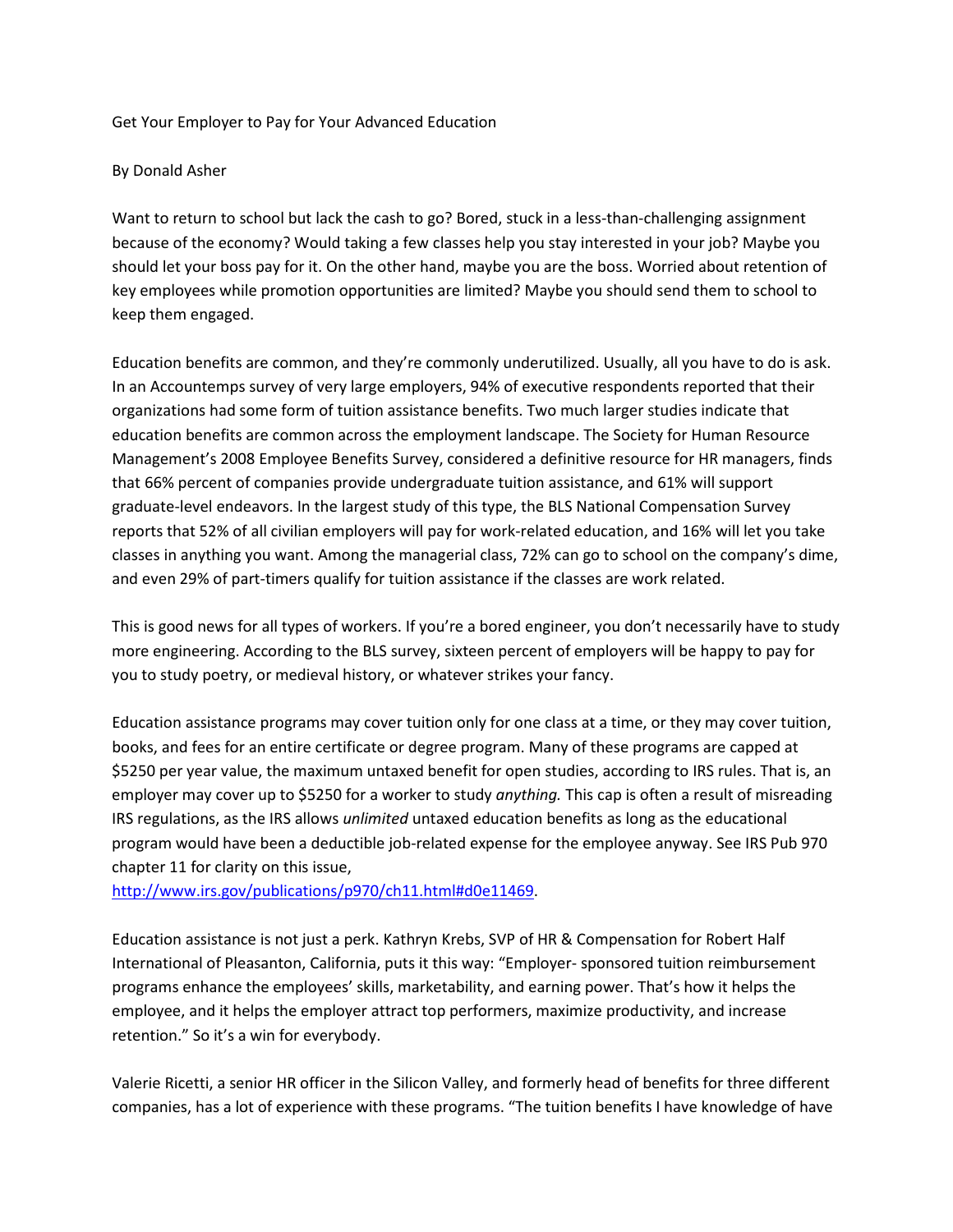required the following: The course or courses must have relevance to the job the employee is in—unless the course is required as part of a curriculum for a relevant degree, such as a scientist taking an art class because the art course satisfies a core requirement for a bachelor of chemistry degree—the educational institution must be accredited, and the employee must pass the course or courses with a 'C' grade or better," she says.

"Most of the programs set some type of reimbursement maximum. I've seen as low as \$500 a year, and as high as full tuition, the latter being very generous and not typical in my experience. Typically, I have seen \$5000 a year for a bachelor's, and \$7500 a year for a graduate degree."

Margot Frey took advantage of her employer's tuition assistance program to get a master's degree for free. It certainly made it easier that her employer was the University of San Francisco, where Ms. Frey is Senior Associate Director of Marketing & Outreach for the College of Professional Studies and Regional Campuses, a demanding, senior-level position. She worked full time and went to school full time, earning her Master of Nonprofit Administration degree in 27 months. She even wrote a master's summary project, an applied thesis for a Bay Area nonprofit, CEO Women (Creating Economic Opportunities for Women in Oakland, California, a program designed to help immigrant women start their own businesses). Her employer accommodated her academic work. "I got to design an intensive marketing program for them to help them get the word out, to expand their services, and help them better use their resources."

At USF, "the benefit is based on time in service," says Ms. Frey. "If you are at the institution for four years, then your education is complimentary. Actually, there's a discount based on each year of service, but there is a strong incentive to stay four years and make it fully complimentary."

Some programs require time in service before kicking in, and some require you to stay on the job *after*  using education benefits, or you may have to pay back every dollar. If you think you might voluntarily leave soon after using significant education benefits, you need to be aware of possible restrictions. Otherwise, you may have to turn right around and reimburse the company for your full tuition assistance!

A bit of cost-benefit analysis is always wise. Michael Babbitt told his employer, a major bank in Salt Lake City, that he would like to get an MBA full time. They offered to pay his way and promote him to vice president upon his return, *but* they told him he would not be getting his full bonus afterwards until he'd paid back their investment. "It was basically a noninterest-bearing loan. They wanted too much of a commitment," he says. He thought he could get a better offer coming out of a good MBA program. "I decided to pay for it myself and take the benefit myself." So he terminated his employment and went to Krannert School of Management at Purdue. His story has a happy ending; he just accepted an even better position with a global bank.

Except for this one warning about payback clauses, education benefits are a tremendous opportunity for workers of all types. What do you have to do to sign up? Clear it with your immediate boss, and ask your HR officer. It's as simple as that. Education assistance is an example of an "on demand" benefit. In most cases, all you have to do is ask.